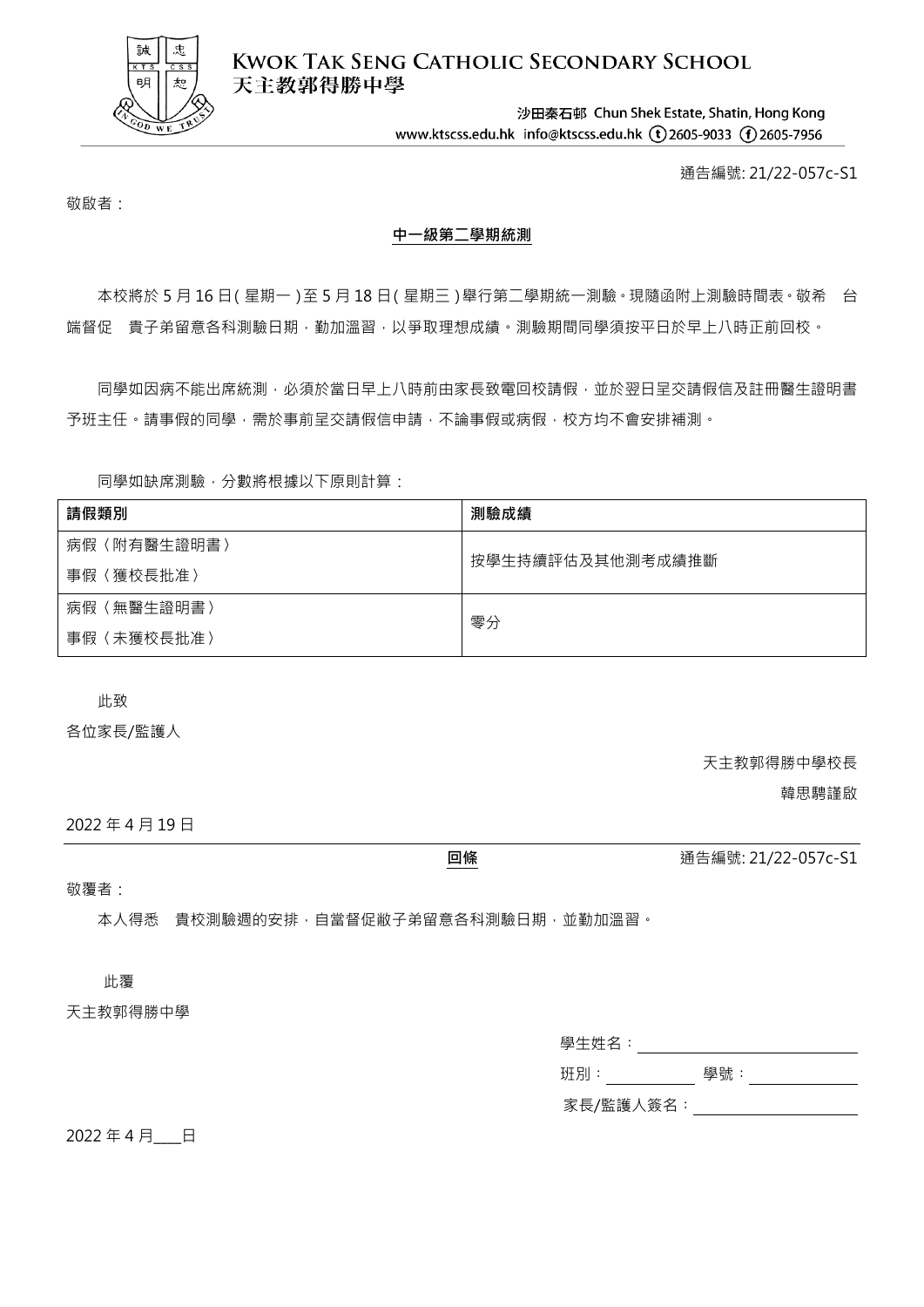## **中一級測驗時間表**

| 日期            | 科目及時間         |                |                 |                 |                 |
|---------------|---------------|----------------|-----------------|-----------------|-----------------|
| 16/5          | 英文            | 溫習時間           | 中史              | 溫習時間            | 科學              |
| $-$ )         | $8:15 - 9:15$ | $9:35 - 10:15$ | $10:15 - 11:00$ | $11:35 - 12:15$ | $12:15 - 13:00$ |
| 17/5          | 中文            | 溫習時間           | 地理              |                 |                 |
| $(\sqsupset)$ | $8:15 - 9:15$ | $9:35 - 10:15$ | $10:15 - 11:00$ |                 |                 |
| 18/5          | 數學            | 溫習時間           | 生活與社會           |                 |                 |
| $(\equiv)$    | $8:15 - 9:15$ | $9:35 - 10:15$ | $10:15 - 11:00$ |                 |                 |

| 班別 | 1Α        | 1В  | -<br>-- | --  |
|----|-----------|-----|---------|-----|
| 課室 | 01<br>⊥∪⊥ | 102 | 103     | 104 |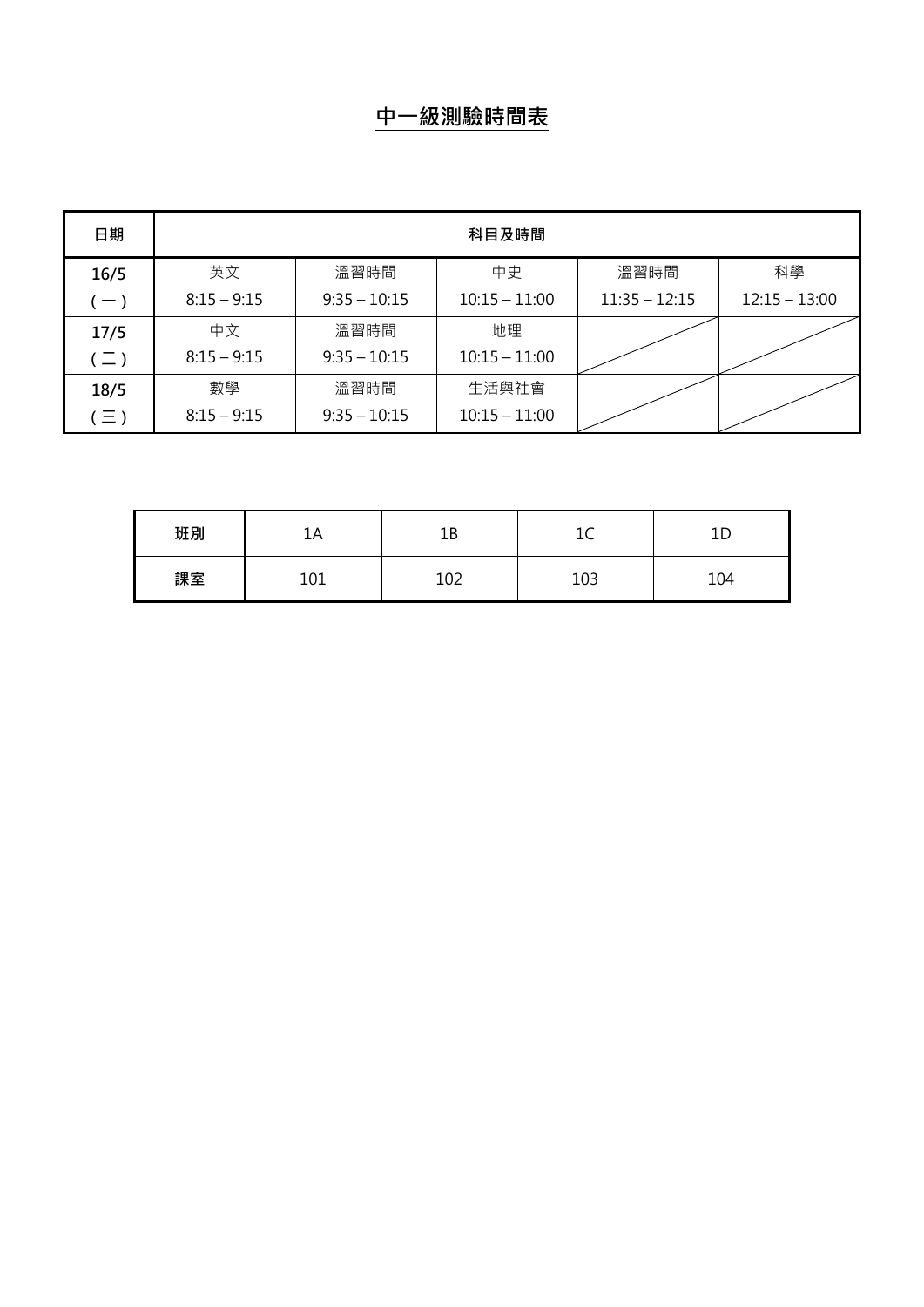

**KWOK TAK SENG CATHOLIC SECONDARY SCHOOL** 天主教郭得勝中學

> 沙田秦石邨 Chun Shek Estate, Shatin, Hong Kong www.ktscss.edu.hk info@ktscss.edu.hk (t) 2605-9033 (f) 2605-7956

> > Ref: 21/22-057e-S1 19 Apr 2022

Dear Parent(s) / Guardian(s),

## **S.1 Second Term Test**

The Second Term Test will be held from 16 May (Monday) to 18 May (Wednesday). The test timetable is attached for your reference. Please pay attention to the individual test dates and encourage your son/daughter to revise accordingly. During the test period, students should return to school at 8 a.m. as usual.

In case of illness, parents should call the General Office by 8 a.m. that morning and submit a parent's letter AND a medical certificate to the Class Teacher on the following day. Application for casual leaves must be submitted earlier in advance. No supplementary tests will be arranged for all absentees.

Test scores of the absentees will be calculated as follows:

| Types of absence                        | <b>Test Scores</b>                              |  |
|-----------------------------------------|-------------------------------------------------|--|
| Sick (with medical certificate)         | Based on the performance of the students'       |  |
| Casual (with Principal's permission)    | continuous schoolwork and all other assessments |  |
| Sick (without medical certificate)      |                                                 |  |
| Casual (without Principal's permission) | NO marks will be given                          |  |

Yours sincerely, Steven Hon Principal

**Reply Slip Ref: 21/22-057e-S1** \_\_\_\_ Apr 2022

I have been notified of the arrangement of the Second Term Test and will advise my son/daughter to revise accordingly.

Student's name:

Class: Class no.: Class no.:

Parent's / Guardian's signature: \_\_\_\_\_\_\_\_\_\_\_\_\_\_\_\_\_\_\_\_\_\_\_